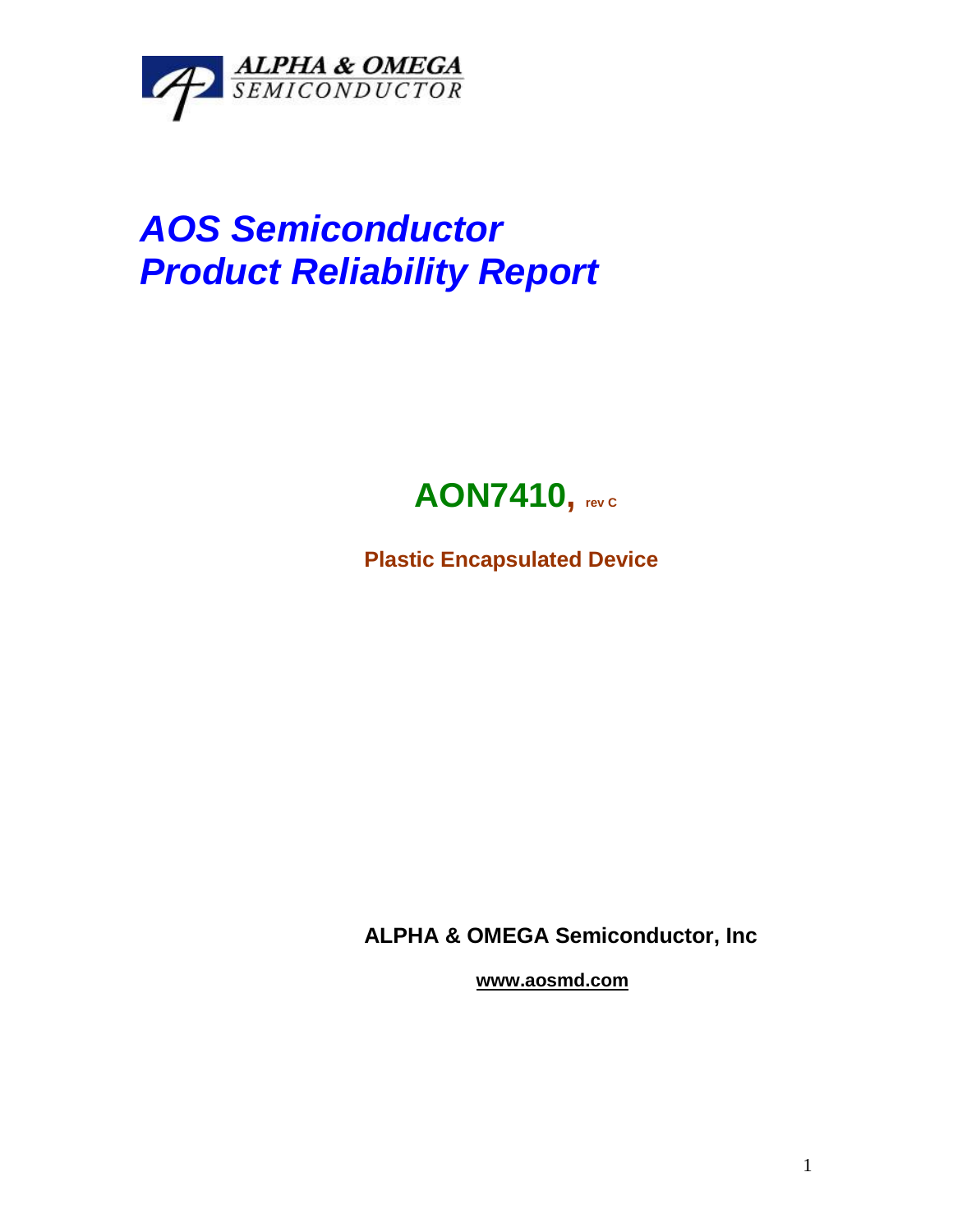

This AOS product reliability report summarizes the qualification result for AON7410. Accelerated environmental tests are performed on a specific sample size, and then followed by electrical test at end point. Review of final electrical test result confirms that AON7410 passes AOS quality and reliability requirements. The released product will be categorized by the process family and be routine monitored for continuously improving the product quality.

# **Table of Contents:**

- I. Product Description
- II. Package and Die information
- III. Reliability Stress Test Summary and Results
- IV. Reliability Evaluation

#### **I. Product Description:**

The AON7410 uses advanced trench technology and design to provide excellent  $R_{DS(ON)}$  with low gate charge. This device is suitable for use in DC-DC converters and Load Switch applications.

Details refer to the datasheet.

# **II. Die / Package Information:**

|                       | <b>AON7410</b>                 |
|-----------------------|--------------------------------|
| Process               | Standard sub-micron            |
|                       | 30V N-Channel MOSFET           |
| Package Type          | DFN3x3 EP                      |
| <b>Lead Frame</b>     | Bare Cu                        |
| Die Attach            | Ag Epoxy                       |
| Bond                  | Cu wire                        |
| Mold Material         | Epoxy resin with silica filler |
| <b>Moisture Level</b> | Up to Level 1                  |
|                       |                                |